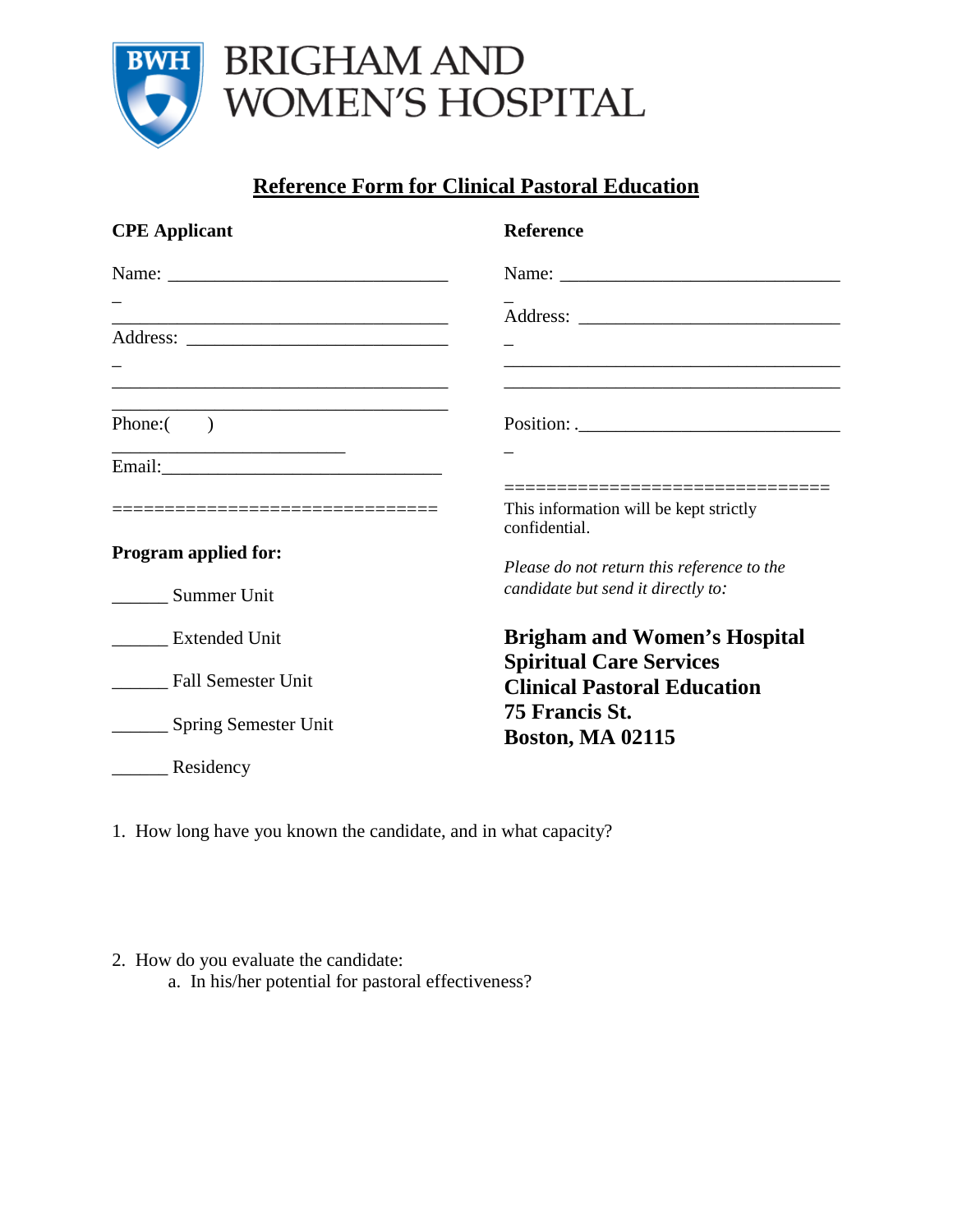- b. In his/her personal commitment to learning?
- c. In his/her maturity of faith and depth of spiritual development?